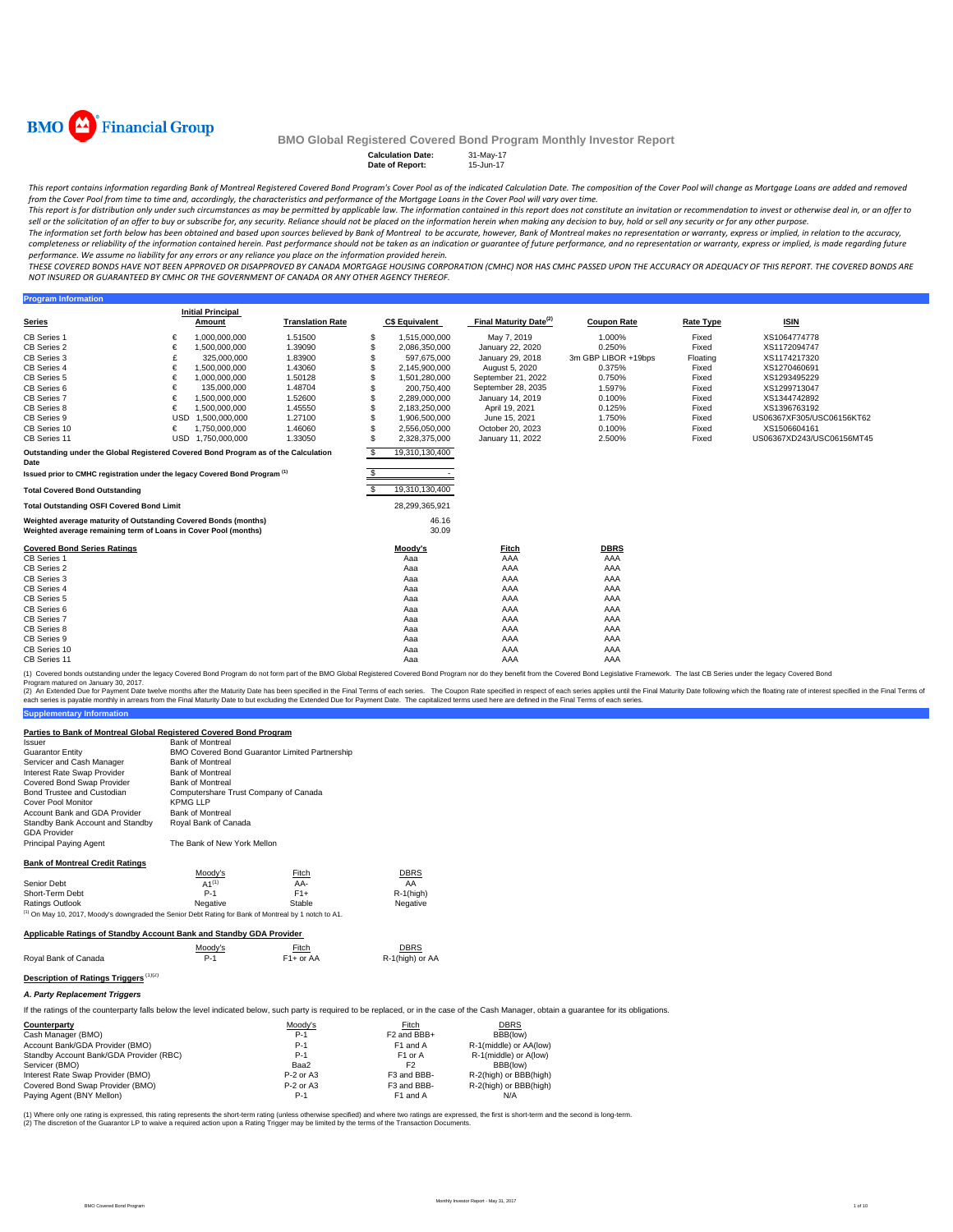

| <b>Calculation Date:</b> | 31-May-17 |
|--------------------------|-----------|
| Date of Report:          | 15-Jun-17 |

#### *B. Summary of Specific Rating Trigger Actions*

I) The following actions are required if the Cash Manager (BMO) undergoes a downgrade below the stipulated rating:

|                                                                                                                                                                                                                                                                                                                       | Moody's | Fitch               | DBRS                    |
|-----------------------------------------------------------------------------------------------------------------------------------------------------------------------------------------------------------------------------------------------------------------------------------------------------------------------|---------|---------------------|-------------------------|
| a) The Servicer will be required to direct amounts received directly<br>into the GDA Account (or Standby GDA Account if applicable)<br>within 2 Canadian business days and the Cash Manager shall<br>immediately remit any funds held at such time for or on behalf of<br>the Guarantor directly into the GDA Account | $P-1$   | F <sub>1</sub> or A | R-1(middle) or AA(low)  |
| II) The following actions are required if the Servicer (BMO) undergoes a downgrade below the stipulated rating:                                                                                                                                                                                                       |         |                     |                         |
|                                                                                                                                                                                                                                                                                                                       | Moody's | Fitch               | DBRS                    |
| a) The Servicer will be required to direct amounts received to the<br>Cash Manager, or GDA as applicable                                                                                                                                                                                                              | $P-1$   | F <sub>1</sub> or A | R-1(middle) or BBB(low) |

III) The Swap Provider is required to transfer credit support or transfer all of its rights and obligations to a replacement third party, or to obtain a guarantee of its rights and obligations from a third party, if the Swap Provider undergoes a downgrade below the stipulated rating:

|                                | Moody's <sup>(3)</sup> | Fitch    | <b>DBRS</b>             |
|--------------------------------|------------------------|----------|-------------------------|
| a) Interest Rate Swap Provider | P-1 or A2              | F1 and A | R-1(middle) or A (high) |
| b) Covered Bond Swap Provider  | P-1 or A2              | F1 and A | R-1(middle) or A (high) |

IV) The following actions are required if the Issuer (BMO) undergoes a downgrade below the stipulated rating:

| a) Mandatory repayment of the Demand Loan                                                                                                                | Moody's<br>N/A | Fitch<br>F <sub>2</sub> or BB <sub>B+</sub> | <b>DBRS</b><br>N/A |
|----------------------------------------------------------------------------------------------------------------------------------------------------------|----------------|---------------------------------------------|--------------------|
| b) Cashflows will be exchanged under the Covered Bond Swap<br>Agreement (to the extent not already taking place)                                         | Baa1           | BBB+                                        | BBB(high)          |
| c) Transfer of title to Loans to Guarantor <sup>(4)</sup>                                                                                                | A <sub>3</sub> | BBB-                                        | BBB(low)           |
| <b>Events of Defaults &amp; Test Compliance</b><br>Asset Coverage Test (C\$ Equivalent of Outstanding<br>Covered Bond < Adjusted Aggregate Asset Amount) |                | Pass                                        |                    |
| <b>Issuer Event of Default</b><br>Guarantor LP Event of Default                                                                                          |                | No<br>No                                    |                    |

(3) If no short term rating exists, then A1

(4) The transfer of registered title to the Cans to the Guarantor may be deferred if (A) saitsfactory assurances are provided to the Guarantor and the Bond Trustee by The Office of the Sulerintendent of Financial Instituti

| <b>Pre-Mat</b>                            |       |              |                   |
|-------------------------------------------|-------|--------------|-------------------|
| (Applicable to Hard Bullet Covered Bonds) |       |              |                   |
| <b>Pre-Maturity Required Ratings</b>      | Anndy | <u>Fitch</u> | DBRS              |
|                                           | ∼-    |              | A(high) or A(low) |

Following a breach of the Pre-Maturity test in respect of a Series of Hard Bullet Covered Bonds, and unless the Pre-Maturity Liquidity Ledger is otherwise funded from the other sources, the<br>Partnership shall offer to sell

(1) In the case of DBRS, if Final Maturity Date is within six months of the Pre-Maturity Test Date, then A(high), otherwise A(low).

| <b>Reserve Fund</b>                                                           |         |       |             |
|-------------------------------------------------------------------------------|---------|-------|-------------|
| <b>Reserve Fund Required Amount Ratings</b>                                   | Moody's | Fitch | <b>DBRS</b> |
| Senior                                                                        |         |       | A(low)      |
| Short Term                                                                    | $P-1$   | F1    | R-1(middle) |
| Are the ratings of the Issuer below the Reserve Fund Required Amount Ratings? |         | No    |             |

If the ratings of the Issuer fall below the Reserve Fund Required Amount Ratings, then the Guarantor shall credit or cause to be credited to the Reserve Fund funds up to an amount equal to the Reserve Fund Required Amount.

Reserve Fund Required Amount: Nil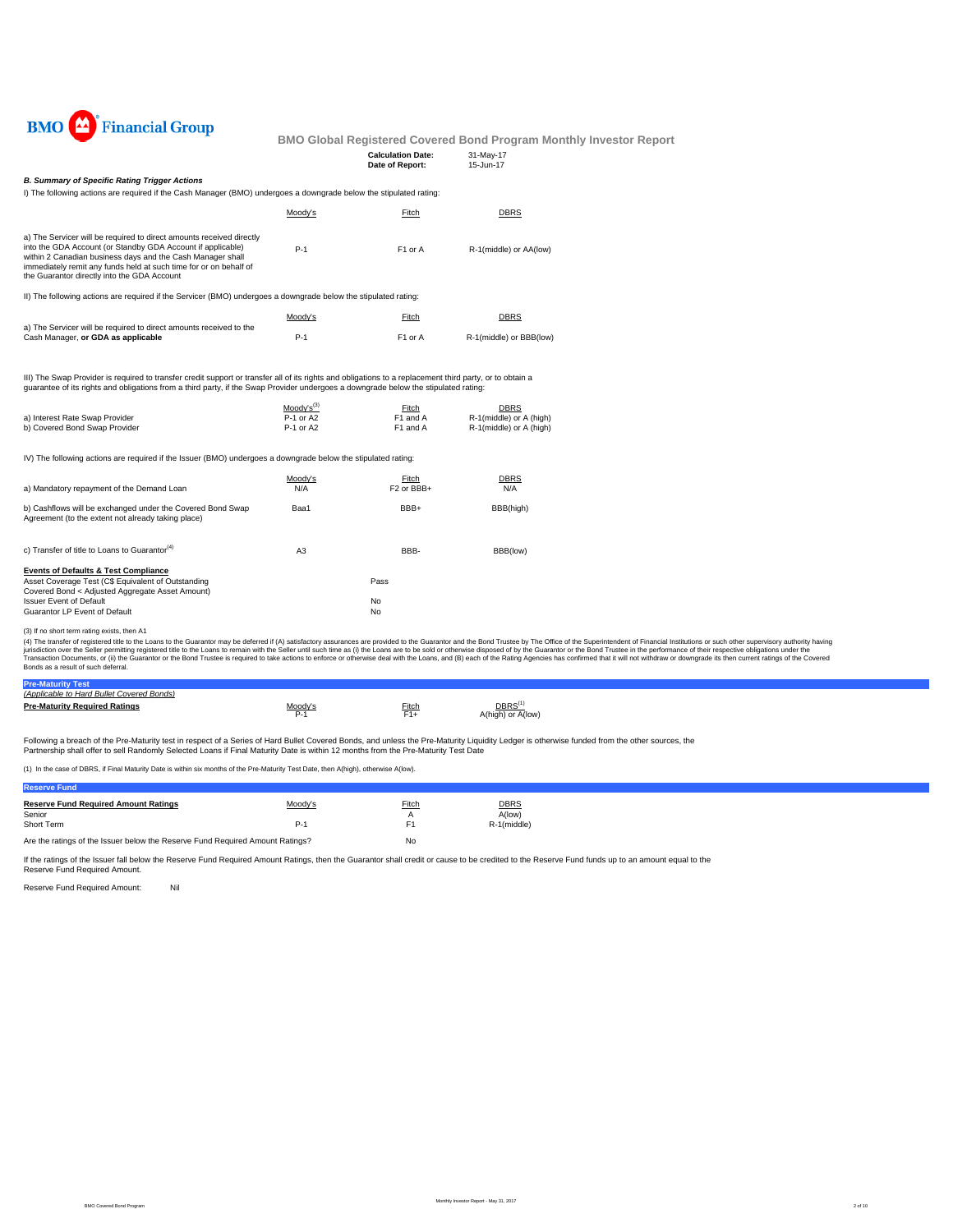

|                                                                                                                                                                                                                                            | <b>Calculation Date:</b><br>Date of Report: | 31-May-17<br>15-Jun-17      |          |                |
|--------------------------------------------------------------------------------------------------------------------------------------------------------------------------------------------------------------------------------------------|---------------------------------------------|-----------------------------|----------|----------------|
| <b>Asset Coverage Test</b>                                                                                                                                                                                                                 |                                             |                             |          |                |
| C\$ Equivalent of Outstanding Covered Bonds                                                                                                                                                                                                | 19,310,130,400                              |                             |          |                |
| $A^{(1)}$ = Lesser of (i) Sum of LTV adjusted outstanding principal balance and (ii) Sum of<br>Asset percentage adjusted outstanding principal balance                                                                                     | 21,404,196,315                              |                             | A (i)    | 23,392,564,279 |
| $B =$ Principal receipts not applied                                                                                                                                                                                                       |                                             |                             | $A$ (ii) | 21,404,196,315 |
| $C =$ Cash capital contributions                                                                                                                                                                                                           | $\overline{\phantom{a}}$                    | Asset Percentage            | 91.5%    |                |
| $D =$ Substitution assets<br>$E = (i)$ Reserve fund balance<br>(ii) Pre - Maturity liquidity ledger balance                                                                                                                                |                                             | Maximum Asset<br>Percentage | 95.0%    |                |
| $F =$ Negative carry factor calculation                                                                                                                                                                                                    |                                             |                             |          |                |
| Total: $A + B + C + D + E - F$                                                                                                                                                                                                             | 21,404,196,315                              |                             |          |                |
| <b>Asset Coverage Test Pass/Fail</b><br>(1) Market Value as determined by adjusting, not less than quarterly, the Original Market Value utilizing the Indexation Methodology (see Appendix for details) for subsequent price developments. | <b>Pass</b>                                 |                             |          |                |

| <b>Valuation Calculation</b>                                                                                                                                                                                                 |                |        |                |
|------------------------------------------------------------------------------------------------------------------------------------------------------------------------------------------------------------------------------|----------------|--------|----------------|
| <b>Trading Value of Covered Bonds</b>                                                                                                                                                                                        | 19.439.650.327 |        |                |
| A = Lesser of i) Present value of outstanding loan balance of Performing Eligible<br>Loans <sup>(1)</sup> and ii) 80% of Market Value <sup>(2)</sup> of properties securing Performing Eligible Loans,<br>net of adjustments | 23.424.861.850 | A (i)  | 23.424.861.850 |
| $B =$ Principal receipts up to calculation date not otherwise applied                                                                                                                                                        | ۰              | A (ii) | 41.375.792.923 |
| $C =$ Cash capital contributions                                                                                                                                                                                             | ۰              |        |                |
| D = Trading Value of any Substitute Assets                                                                                                                                                                                   | ۰              |        |                |
| $E =$ (i) Reserve Fund Balance, if applicable                                                                                                                                                                                | ۰              |        |                |
| (ii) Pre - Maturity liquidity ledger balance                                                                                                                                                                                 | ۰              |        |                |
| F = Trading Value of Swap Collateral                                                                                                                                                                                         | ٠              |        |                |
| Total: $A + B + C + D + E + F$                                                                                                                                                                                               | 23.424.861.850 |        |                |

(1) Present value of expected future cash flows of Loans using current market interest rates offered to BMO clients. The effective weighted average rate used for discounting is 2.61%.<br>(2) Market Value as determined by adju

 $^{(1)}$  Includes cash settlement of \$437,856,470 to occur on June 16, 2017.

| <b>Cover Pool - Summary Statistics</b>       |                         |               |
|----------------------------------------------|-------------------------|---------------|
| Asset Type                                   | Mortgages               |               |
| Previous Month Ending Balance                | 23.845.510.587          |               |
| Aggregate Outstanding Balance                | \$<br>23,417,355,772    |               |
| Number of Loans                              | 90.891                  |               |
| Average Loan Size                            | \$<br>257.642           |               |
| Number of Primary Borrowers                  | 89.445                  |               |
| Number of Properties                         | 90.891                  |               |
|                                              | Original <sup>(1)</sup> | Indexed $(2)$ |
| Weighted Average Current Loan to Value (LTV) | 62.57%                  | 52.54%        |
| Weighted Average Authorized LTV              | 69.74%                  | 58.10%        |
| Weighted Average Original LTV                | 69.74%                  |               |
| Weighted Average Seasoning                   | 20.20 (Months)          |               |
| Weighted Average Coupon                      | 2.49%                   |               |
| Weighted Average Original Term               | 50.29 (Months)          |               |
| Weighted Average Remaining Term              | 30.09 (Months)          |               |
| <b>Substitution Assets</b>                   | Nil                     |               |

<sup>(1)</sup> Value as most recently determined or assessed in accordance with the underwriting policies (whether upon origination or renewal of the Eligible Loan or subsequently thereto).<br><sup>(2)</sup> Value as determined by adjusting, n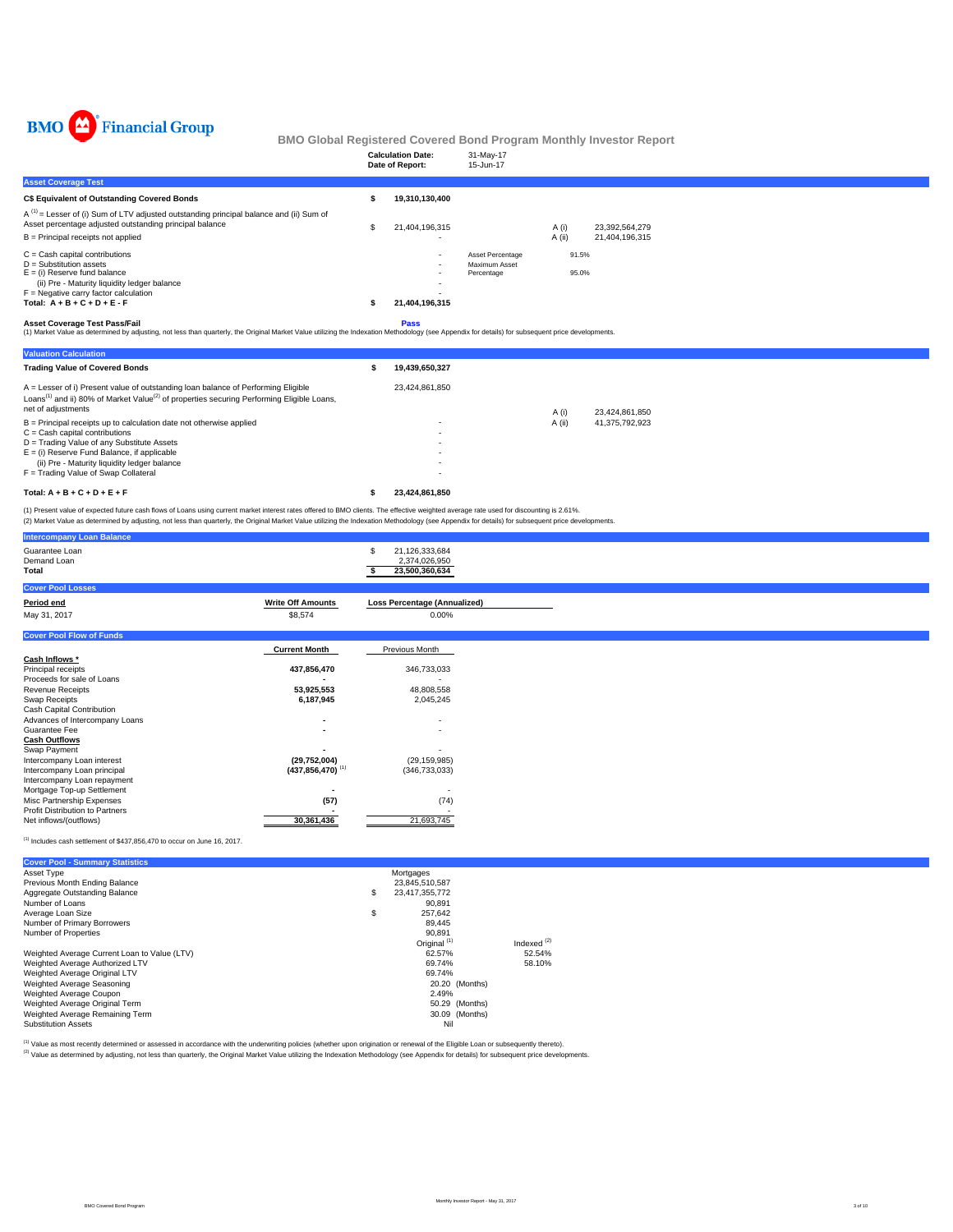

|                                              | <b>Calculation Date:</b><br>Date of Report: | 31-May-17<br>15-Jun-17 |                          |            |
|----------------------------------------------|---------------------------------------------|------------------------|--------------------------|------------|
| <b>Cover Pool - Delinquency Distribution</b> |                                             |                        |                          |            |
| <b>Aging Summary</b>                         | Number of Loans                             | Percentage             | <b>Principal Balance</b> | Percentage |
| Current and less than 30 days past due       | 90.505                                      | 99.58                  | 23.332.082.022           | 99.64      |
| 30 - 59 days past due                        | 158                                         | 0.17                   | 37.885.478               | 0.16       |
| 60 - 89 days past due                        | 90                                          | 0.10                   | 22.596.778               | 0.10       |
| 90 or more days past due                     | 138                                         | 0.15                   | 24.791.494               | 0.11       |
| <b>Grand Total</b>                           | 90.891                                      | 100.00                 | 23.417.355.772           | 100.00     |
|                                              |                                             |                        |                          |            |

| Province                        | <b>Number of Loans</b> | Percentage | <b>Principal Balance</b> | Percentage |
|---------------------------------|------------------------|------------|--------------------------|------------|
| Alberta                         | 10,821                 | 11.91      | 2,680,296,487            | 11.45      |
| <b>British Columbia</b>         | 13,729                 | 15.10      | 4,789,846,257            | 20.45      |
| Manitoba                        | 1,224                  | 1.35       | 218,901,915              | 0.93       |
| <b>New Brunswick</b>            | 1,427                  | 1.57       | 181,004,542              | 0.77       |
| Newfoundland                    | 2,425                  | 2.67       | 412.246.845              | 1.76       |
| Northwest Territories & Nunavut |                        |            |                          |            |
| Nova Scotia                     | 2,833                  | 3.12       | 502.411.358              | 2.15       |
| Ontario                         | 40,364                 | 44.41      | 11,120,617,481           | 47.49      |
| Prince Edward Island            | 486                    | 0.53       | 67,092,050               | 0.29       |
| Quebec                          | 15,655                 | 17.22      | 3.056.249.490            | 13.05      |
| Saskatchewan                    | 1,927                  | 2.12       | 388,689,347              | 1.66       |
| <b>Yukon Territories</b>        |                        |            |                          |            |
| <b>Grand Total</b>              | 90,891                 | 100.00     | 23,417,355,772           | 100.00     |

| Credit Score <sup>(1)</sup> | <b>Number of Loans</b> | Percentage | <b>Principal Balance</b> | Percentage |
|-----------------------------|------------------------|------------|--------------------------|------------|
| Score Unavailable           | 1,789                  | 1.97       | 398,785,869              | 1.70       |
| Less than 600               | 2,339                  | 2.57       | 524,694,006              | 2.24       |
| $600 - 650$                 | 4,240                  | 4.66       | 1,077,737,747            | 4.60       |
| $651 - 700$                 | 10,278                 | 11.31      | 2,800,586,383            | 11.96      |
| $701 - 750$                 | 20,759                 | 22.84      | 5,732,883,559            | 24.48      |
| 751 - 800                   | 34,806                 | 38.29      | 9,287,693,820            | 39.66      |
| 801 and Above               | 16,680                 | 18.35      | 3.594.974.388            | 15.35      |
| <b>Grand Total</b>          | 90.891                 | 100.00     | 23,417,355,772           | 100.00     |
|                             |                        |            |                          |            |

| <b>Cover Pool - Rate Type Distribution</b>           |                        |            |                          |            |
|------------------------------------------------------|------------------------|------------|--------------------------|------------|
| Rate Type                                            | <b>Number of Loans</b> | Percentage | <b>Principal Balance</b> | Percentage |
| Fixed                                                | 70.837                 | 77.94      | 17,637,388,359           | 75.32      |
| Variable                                             | 20,054                 | 22.06      | 5.779.967.413            | 24.68      |
| <b>Grand Total</b>                                   | 90.891                 | 100.00     | 23,417,355,772           | 100.00     |
|                                                      |                        |            |                          |            |
| <b>Cover Pool - Mortgage Asset Type Distribution</b> |                        |            |                          |            |
| <b>Mortgage Asset Type</b>                           | <b>Number of Loans</b> | Percentage | <b>Principal Balance</b> | Percentage |
| Conventional Amortizing Mortgages                    | 90.891                 | 100.00     | 23.417.355.772           | 100.00     |
| <b>Grand Total</b>                                   | 90.891                 | 100.00     | 23,417,355,772           | 100.00     |
|                                                      |                        |            |                          |            |
| <b>Cover Pool - Occupancy Type Distribution</b>      |                        |            |                          |            |

| <b>Occupancy Type</b> | <b>Number of Loans</b> | Percentage | <b>Principal Balance</b> |                | Percentage |
|-----------------------|------------------------|------------|--------------------------|----------------|------------|
| Owner Occupied        | 67.927                 | 74.73      |                          | 18.603.979.430 | 79.45      |
| Non-Owner Occupied    | 22.964                 | 25.27      |                          | 4.813.376.342  | 20.55      |
| <b>Grand Total</b>    | 90.891                 | 100.00     |                          | 23.417.355.772 | 100.00     |

| Mortgage Rate (%)  | <b>Number of Loans</b> | Percentage | <b>Principal Balance</b> |                | Percentage               |
|--------------------|------------------------|------------|--------------------------|----------------|--------------------------|
| Less than 1.00     |                        | 0.01       |                          | 1,725,925      | 0.01                     |
| $1.00 - 3.99$      | 90.490                 | 99.56      | S                        | 23,351,828,569 | 99.72                    |
| $4.00 - 4.49$      | 115                    | 0.13       | J.                       | 19,305.590     | 0.08                     |
| $4.50 - 4.99$      | 77                     | 0.08       | a.                       | 13,330,555     | 0.06                     |
| $5.00 - 5.49$      | 22                     | 0.02       | л                        | 3,497,783      | 0.01                     |
| $5.50 - 5.99$      |                        | 0.01       |                          | 599,516        | 0.00                     |
| $6.00 - 6.49$      |                        | 0.01       |                          | 797.354        | 0.00                     |
| $6.50 - 6.99$      | 172                    | 0.19       |                          | 26.270.480     | 0.11                     |
| $7.00 - 7.49$      |                        |            |                          |                | $\overline{\phantom{a}}$ |
| $7.50 - 7.99$      | ۰                      | ۰          |                          |                |                          |
| 8.00 and Above     |                        |            |                          |                |                          |
| <b>Grand Total</b> | 90,891                 | 100.00     |                          | 23,417,355,772 | 100.00                   |

**Cover Pool - Mortgage Rate Distribution**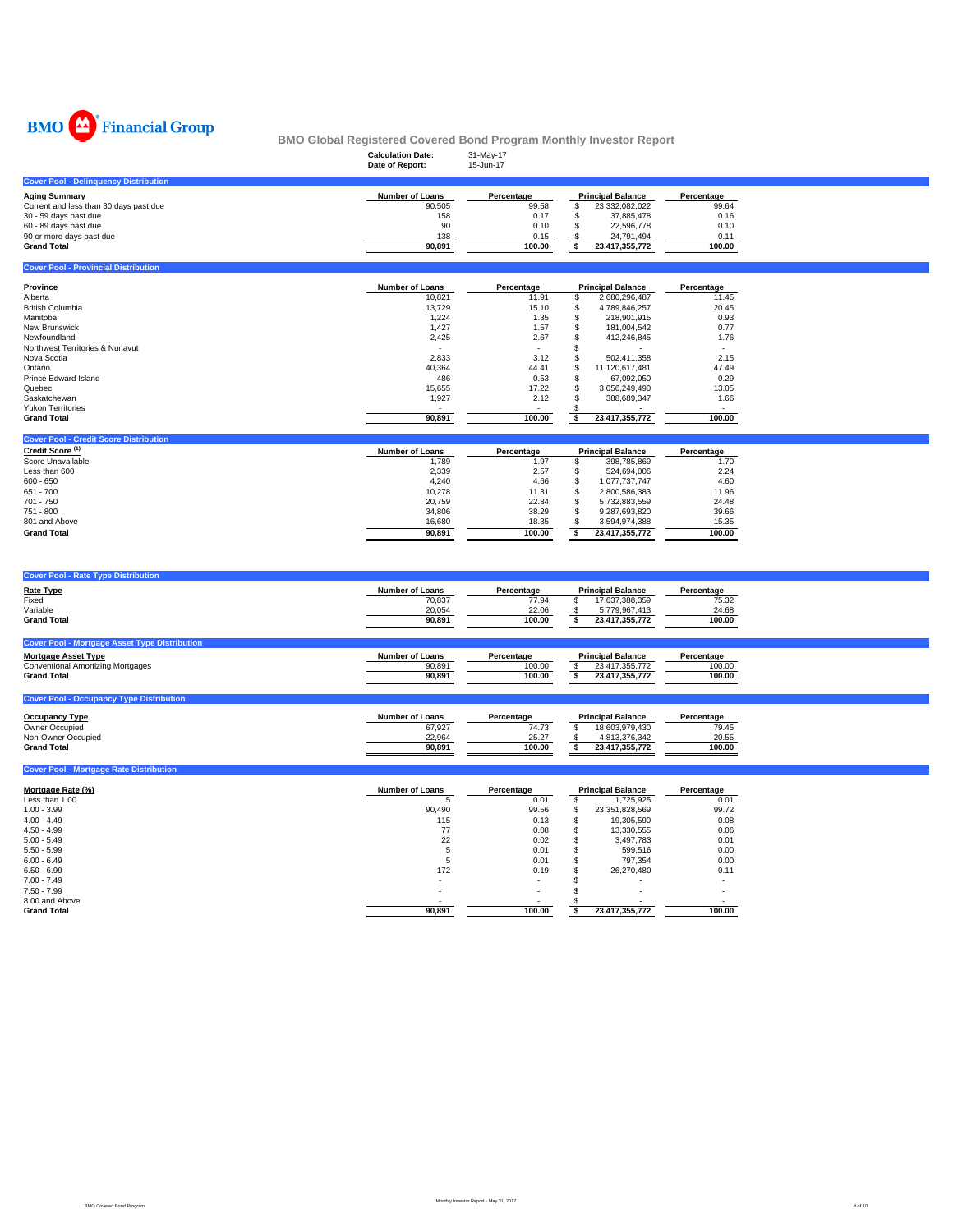

|                                           | <b>Calculation Date:</b><br>Date of Report: | 31-May-17<br>15-Jun-17 |                          |            |
|-------------------------------------------|---------------------------------------------|------------------------|--------------------------|------------|
| Cover Pool - Indexed LTV Distribution (1) |                                             |                        |                          |            |
| Indexed LTV (%)                           | <b>Number of Loans</b>                      | Percentage             | <b>Principal Balance</b> | Percentage |
| 20.00 and Below                           | 7,660                                       | 8.43                   | 688,274,974              | 2.94       |
| $20.01 - 25.00$                           | 3,598                                       | 3.96                   | 558,508,855              | 2.39       |
| 25.01 - 30.00                             | 3,855                                       | 4.24                   | 736.641.402              | 3.15       |
| $30.01 - 35.00$                           | 4,681                                       | 5.15                   | 1.087.941.914            | 4.65       |
| $35.01 - 40.00$                           | 6,380                                       | 7.02                   | 1,782,901,227            | 7.61       |
| $40.01 - 45.00$                           | 8,416                                       | 9.26                   | 2,499,231,282            | 10.67      |
| 45.01 - 50.00                             | 9,082                                       | 9.99                   | 2,591,096,705            | 11.06      |
| $50.01 - 55.00$                           | 10,285                                      | 11.32                  | 2,786,979,677            | 11.90      |
| $55.01 - 60.00$                           | 8,948                                       | 9.84                   | 2,546,334,144            | 10.87      |
| $60.01 - 65.00$                           | 8,553                                       | 9.41                   | 2,479,089,902            | 10.59      |
| 65.01 - 70.00                             | 7,213                                       | 7.94                   | 1,992,724,741            | 8.51       |
| 70.01 - 75.00                             | 6,639                                       | 7.30                   | 1,976,677,302            | 8.44       |
| 75.01 - 80.00                             | 5,578                                       | 6.14                   | 1,690,436,336            | 7.22       |
| 80.01 and Above                           | 3                                           | 0.00                   | 517,309                  | 0.00       |
| <b>Grand Total</b>                        | 90,891                                      | 100.00                 | 23,417,355,772           | 100.00     |

(1) Value as determined by adjusting, not less than quarterly, the Original Market Value utilizing the Indexation Methodology (see Appendix for details) for subsequent price developments.

#### **Cover Pool - Remaining Term Distribution**

| <b>Months to Maturity</b> | <b>Number of Loans</b> | Percentage | <b>Principal Balance</b> |                | Percentage |
|---------------------------|------------------------|------------|--------------------------|----------------|------------|
| Less than 12              | 18,297                 | 20.13      | a.                       | 4,135,561,149  | 17.66      |
| $12 - 17$                 | 10,867                 | 11.96      | ö.                       | 3.283.918.650  | 14.02      |
| $18 - 24$                 | 8,430                  | 9.27       | S                        | 2,131,658,541  | 9.10       |
| $25 - 30$                 | 8,004                  | 8.81       | £.                       | 2.014.479.501  | 8.60       |
| $31 - 36$                 | 8,263                  | 9.09       | S                        | 2,121,814,479  | 9.06       |
| $37 - 42$                 | 10.300                 | 11.33      | \$.                      | 2.837.487.839  | 12.12      |
| $43 - 48$                 | 8.586                  | 9.45       | £.                       | 2.228.630.234  | 9.52       |
| $49 - 54$                 | 11.641                 | 12.81      | S                        | 3.094.458.413  | 13.21      |
| $55 - 60$                 | 6,445                  | 7.09       | S                        | 1.557.383.854  | 6.65       |
| $61 - 63$                 | 11                     | 0.01       | S                        | 2,921,362      | 0.01       |
| 72 and Above              | 47                     | 0.05       |                          | 9.041.752      | 0.04       |
| <b>Grand Total</b>        | 90,891                 | 100.00     |                          | 23,417,355,772 | 100.00     |

| <b>Cover Pool - Remaining Principal Balance Distribution</b> |                        |            |   |                          |            |
|--------------------------------------------------------------|------------------------|------------|---|--------------------------|------------|
| <b>Remaining Principal Balance (C\$)</b>                     | <b>Number of Loans</b> | Percentage |   | <b>Principal Balance</b> | Percentage |
| 99,999 and Below                                             | 14,676                 | 16.15      |   | 953,451,512              | 4.07       |
| 100,000 - 199,999                                            | 28,989                 | 31.89      |   | 4.375.150.680            | 18.68      |
| 200.000 - 299.999                                            | 21,984                 | 24.19      |   | 5.393.983.587            | 23.03      |
| 300,000 - 399,999                                            | 11,319                 | 12.45      |   | 3.899.515.641            | 16.65      |
| 400,000 - 499,999                                            | 5,885                  | 6.47       | S | 2,621,953,574            | 11.20      |
| 500,000 - 599,999                                            | 3,019                  | 3.32       | ж | 1.645.176.961            | 7.03       |
| 600.000 - 699.999                                            | 1,610                  | 1.77       | ж | 1.043.003.298            | 4.45       |
| 700.000 - 799.999                                            | 961                    | 1.06       | S | 718.617.914              | 3.07       |
| 800.000 - 899.999                                            | 664                    | 0.73       |   | 563.022.285              | 2.40       |
| 900.000 - 999.999                                            | 476                    | 0.52       |   | 451.581.372              | 1.93       |
| 1,000,000 - 1,499,999                                        | 1.031                  | 1.13       |   | 1.244.565.009            | 5.31       |
| 1,500,000 - 2,000,000                                        | 223                    | 0.25       |   | 380.609.114              | 1.63       |
| 2,000,000 - 3,000,000                                        | 54                     | 0.06       |   | 126,724,825              | 0.54       |
| 3,000,000 and Above                                          |                        |            |   |                          |            |
|                                                              | 90,891                 | 100.00     |   | 23,417,355,772           | 100.00     |
|                                                              |                        |            |   |                          |            |

| <b>Cover Pool - Property Type Distribution</b> |                 |            |                          |                |            |
|------------------------------------------------|-----------------|------------|--------------------------|----------------|------------|
| <b>Property Type</b>                           | Number of Loans | Percentage | <b>Principal Balance</b> |                | Percentage |
| Condominium                                    | 19,837          | 21.83      |                          | 3.886.656.948  | 16.60      |
| Multi-Residential                              | 4.831           | 5.32       |                          | .183.444.143   | 5.05       |
| Single Family                                  | 59.400          | 65.35      |                          | 16.673.573.838 | 71.20      |
| Townhouse                                      | 6.823           | 7.51       |                          | 1.673.680.843  | 7.15       |
| <b>Grand Total</b>                             | 90.891          | 100.00     |                          | 23.417.355.772 | 100.00     |

*Note: Percentages and totals in the above tables may not add exactly due to rounding.*

#### **Cover Pool - Indexed LTV and Delinquency Distribution by Province <b>1**

|              |                 | <b>Aging Summary</b>                                |  |                           |  |                           |  |                             |  |               |  |  |  |  |
|--------------|-----------------|-----------------------------------------------------|--|---------------------------|--|---------------------------|--|-----------------------------|--|---------------|--|--|--|--|
| Province     | Indexed LTV (%) | <b>Current and</b><br>less than 30<br>days past due |  | 30 to 59<br>days past due |  | 60 to 89<br>days past due |  | 90 or more<br>days past due |  | Total         |  |  |  |  |
| Alberta      | 20.00 and Below | 46.670.128                                          |  | 95,028                    |  |                           |  |                             |  | 46,765,156    |  |  |  |  |
| $20.01 - 25$ |                 | 38.814.170                                          |  |                           |  |                           |  | 77,926                      |  | 38,892,096    |  |  |  |  |
| $25.01 - 30$ |                 | 52.135.280                                          |  |                           |  |                           |  |                             |  | 52,135,280    |  |  |  |  |
| $30.01 - 35$ |                 | 69.128.277                                          |  |                           |  | 183.812                   |  |                             |  | 69.312.089    |  |  |  |  |
| $35.01 - 40$ |                 | 88.483.952                                          |  | 740.386                   |  |                           |  |                             |  | 89.224.338    |  |  |  |  |
| $40.01 - 45$ |                 | 134.142.835                                         |  | 225.871                   |  |                           |  | 716.013                     |  | 135,084,719   |  |  |  |  |
| $45.01 - 50$ |                 | 159.142.113                                         |  | 1,089,678                 |  |                           |  | 228,737                     |  | 160,460,528   |  |  |  |  |
| $50.01 - 55$ |                 | 216.148.967                                         |  | 401.085                   |  |                           |  | 160.837                     |  | 216.710.889   |  |  |  |  |
| $55.01 - 60$ |                 | 309.964.529                                         |  | 685,256                   |  | 1,119,892                 |  | 208.413                     |  | 311.978.090   |  |  |  |  |
| $60.01 - 65$ |                 | 398.184.770                                         |  | 785,228                   |  | 202.306                   |  | 477,356                     |  | 399,649,659   |  |  |  |  |
| $65.01 - 70$ |                 | 340.101.740                                         |  | 915,643                   |  | 1.273.577                 |  | 463.142                     |  | 342.754.102   |  |  |  |  |
| $70.01 - 75$ |                 | 314.252.961                                         |  | 232.335                   |  |                           |  | 206.681                     |  | 314.691.977   |  |  |  |  |
| $75.01 - 80$ |                 | 501.824.480                                         |  | 359.485                   |  | 287.512                   |  |                             |  | 502.471.477   |  |  |  |  |
|              | 80.01 and Above |                                                     |  |                           |  |                           |  | 166,088                     |  | 166,088       |  |  |  |  |
|              |                 | 2.668.994.202                                       |  | 5,529,994                 |  | 3,067,098                 |  | 2,705,193                   |  | 2.680.296.487 |  |  |  |  |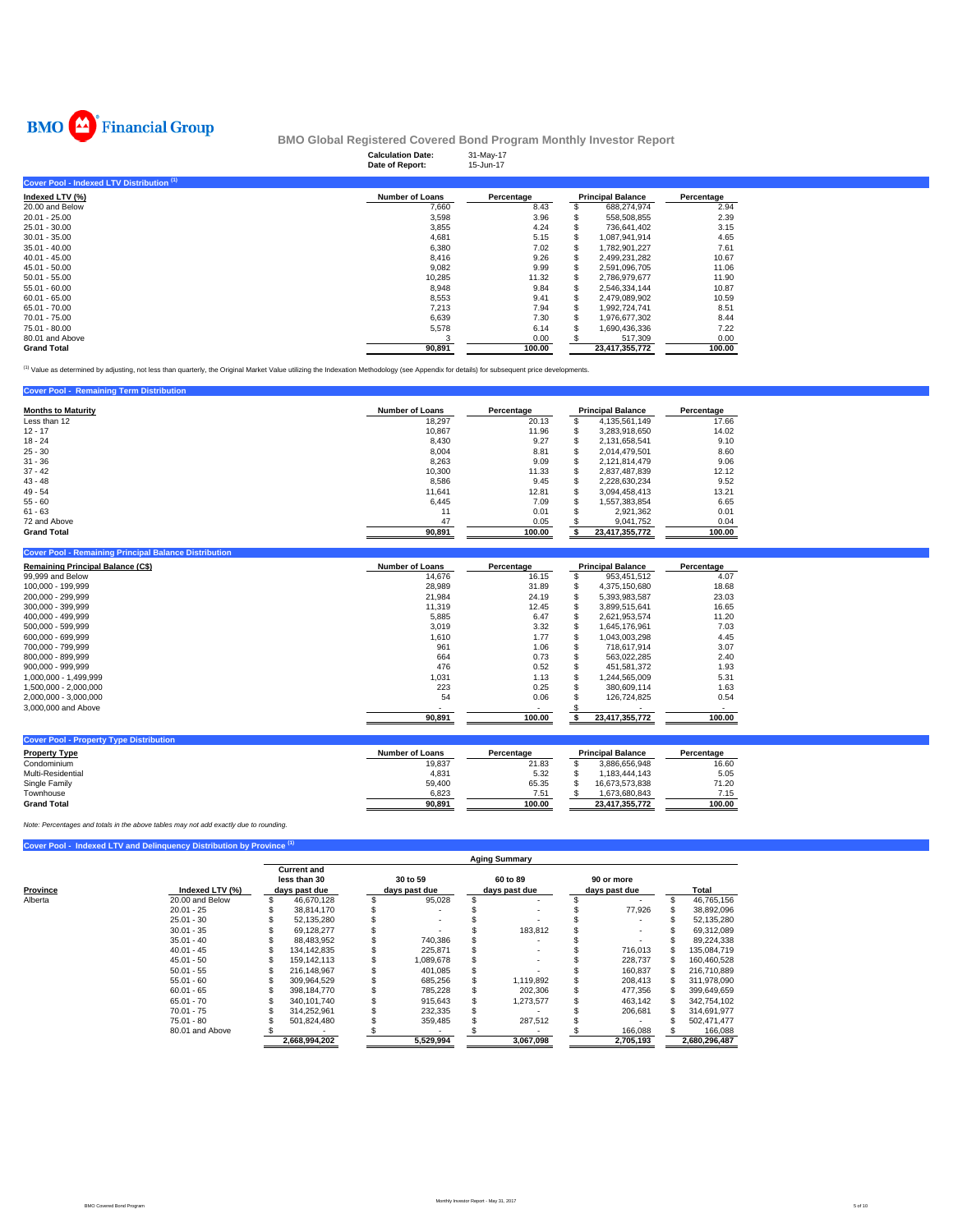

# **BMO Global Registered Covered Bond Program Monthly Investor Report**<br>Calculation Date: 31-May-17<br>Date of Report: 15-Jun-17

**Calculation Date:** 31-May-17 **Date of Report:** 15-Jun-17

|                         |                                 |                                      |                                          | <b>Aging Summary</b>          |                                |                                      |
|-------------------------|---------------------------------|--------------------------------------|------------------------------------------|-------------------------------|--------------------------------|--------------------------------------|
|                         |                                 | <b>Current and</b><br>less than 30   | 30 to 59                                 | 60 to 89                      | 90 or more                     |                                      |
| Province                | Indexed LTV (%)                 | days past due                        | days past due                            | days past due                 | days past due                  | Total                                |
| <b>British Columbia</b> | 20.00 and Below                 | \$<br>232,860,596                    | \$<br>253,467                            | \$<br>172,913                 | \$                             | 233,286,976<br>\$                    |
|                         | $20.01 - 25$                    | \$<br>186,389,927                    | \$<br>222,789                            | \$                            | \$<br>255,119                  | \$<br>186,867,835                    |
|                         | $25.01 - 30$                    | \$<br>248,116,985                    | \$<br>151,871                            | \$                            | \$                             | \$<br>248,268,856                    |
|                         | $30.01 - 35$                    | \$<br>394,644,597                    | \$                                       | \$                            | \$                             | 394,644,597<br>\$                    |
|                         | $35.01 - 40$                    | \$<br>673,362,937                    | 2,041,265<br>\$                          | \$<br>501,361                 | \$<br>237,996                  | 676,143,558<br>\$                    |
|                         | $40.01 - 45$                    | \$<br>819,038,201                    | \$<br>1,575,715                          | \$<br>766,118                 | \$                             | 821,380,033<br>\$                    |
|                         | $45.01 - 50$                    | \$<br>609,530,386                    | \$<br>1,189,537                          | \$<br>334,889                 | \$<br>531,062                  | \$<br>611,585,874                    |
|                         | $50.01 - 55$                    | \$<br>424,633,260                    | \$<br>500,544                            | \$                            | \$<br>540,376                  | \$<br>425,674,181                    |
|                         | $55.01 - 60$                    | \$<br>377,803,248                    | \$<br>411,991                            | \$<br>807,266                 | \$                             | \$<br>379,022,505                    |
|                         | $60.01 - 65$                    | \$<br>322,208,959                    | \$<br>1,051,764                          | \$<br>1,095,874               | \$                             | \$<br>324,356,597                    |
|                         | $65.01 - 70$                    | \$<br>178,606,169                    | \$                                       | \$                            | \$                             | \$<br>178,606,169                    |
|                         | $70.01 - 75$                    | \$<br>127,690,278                    | \$                                       | \$<br>÷                       | \$                             | 127,690,278<br>\$                    |
|                         | $75.01 - 80$                    | \$<br>181,872,495                    | \$                                       | \$<br>446,304                 | \$                             | 182,318,799<br>\$                    |
|                         | 80.01 and Above                 | S                                    | \$                                       | \$                            | \$                             |                                      |
|                         |                                 | 4,776,758,038                        | 7,398,942                                | 4,124,724                     | 1,564,553                      | 4,789,846,257                        |
|                         |                                 |                                      |                                          | <b>Aging Summary</b>          |                                |                                      |
|                         |                                 | <b>Current and</b><br>less than 30   | 30 to 59                                 | 60 to 89                      | 90 or more                     |                                      |
| <b>Province</b>         | Indexed LTV (%)                 | days past due                        | days past due                            | days past due                 | days past due                  | Total                                |
| Manitoba                | 20.00 and Below                 | \$<br>3,291,791                      | \$                                       | \$                            | \$                             | \$<br>3,291,791                      |
|                         | $20.01 - 25$                    | \$<br>3,212,502                      | \$                                       | \$                            | \$                             | \$<br>3,212,502                      |
|                         | $25.01 - 30$                    | \$<br>4,822,459                      | \$                                       | $\ddot{\$}$                   | \$                             | \$<br>4,822,459                      |
|                         | $30.01 - 35$                    | \$<br>4,226,614                      | \$                                       | $\mathbb{S}$                  | \$                             | \$<br>4,226,614                      |
|                         | $35.01 - 40$                    | \$<br>6,545,552                      | \$                                       | \$                            | \$                             | \$<br>6,545,552                      |
|                         | $40.01 - 45$                    | \$<br>7,444,695                      | \$                                       | \$                            | \$<br>96,940                   | \$<br>7,541,635                      |
|                         |                                 |                                      |                                          |                               | \$                             |                                      |
|                         | $45.01 - 50$<br>$50.01 - 55$    | \$<br>12,840,814<br>\$<br>20,429,904 | \$<br>\$<br>164,215                      | \$<br>\$                      | \$                             | \$<br>12,840,814<br>\$<br>20,594,120 |
|                         |                                 | \$<br>28,394,789                     | \$                                       |                               | S<br>227,853                   | \$<br>28,622,642                     |
|                         | $55.01 - 60$                    | \$                                   |                                          | \$                            | \$                             |                                      |
|                         | $60.01 - 65$                    | 27,575,707<br>\$                     | \$<br>88,557<br>\$                       | \$                            | \$                             | \$<br>27,664,265                     |
|                         | $65.01 - 70$<br>$70.01 - 75$    | 30,806,714<br>\$<br>36,790,392       | \$<br>241,120                            | \$                            |                                | \$<br>30,806,714<br>\$<br>37,031,512 |
|                         | $75.01 - 80$                    | \$<br>31,067,780                     | \$<br>426,628                            | \$<br>\$<br>61,016            | \$<br>\$                       | \$<br>31,555,425                     |
|                         |                                 |                                      |                                          |                               |                                |                                      |
|                         | 80.01 and Above                 | \$<br>217,449,715                    | \$<br>920,520                            | \$<br>61,016                  | \$<br>145,870<br>470,663       | \$<br>145,870<br>218,901,915         |
|                         |                                 |                                      |                                          |                               |                                |                                      |
|                         |                                 |                                      |                                          |                               |                                |                                      |
|                         |                                 |                                      |                                          | <b>Aging Summary</b>          |                                |                                      |
|                         |                                 | <b>Current and</b><br>less than 30   |                                          |                               |                                |                                      |
|                         |                                 |                                      | 30 to 59                                 | 60 to 89                      | 90 or more                     | Total                                |
| Province                | Indexed LTV (%)                 | days past due                        | days past due                            | days past due                 | days past due                  |                                      |
| New Brunswick           | 20.00 and Below<br>$20.01 - 25$ | 3,607,213<br>\$                      | \$                                       | \$                            | \$                             | \$<br>3,607,213                      |
|                         |                                 | \$<br>3,720,714                      | \$                                       | \$                            | \$                             | \$<br>3,720,714                      |
|                         | $25.01 - 30$                    | $\,$<br>2,445,427                    | \$                                       | \$                            | \$<br>35,123<br>\$             | \$<br>2,480,550                      |
|                         | $30.01 - 35$                    | \$<br>5,341,357                      | \$<br>102,939                            | \$                            | ÷.                             | \$<br>5,444,296                      |
|                         | $35.01 - 40$                    | \$<br>6,742,327                      | \$<br>43,972<br>$\overline{\phantom{a}}$ | \$                            | \$                             | \$<br>6,786,300                      |
|                         | $40.01 - 45$<br>$45.01 - 50$    | $\,$<br>13,576,636<br>24.848.782     | \$                                       | \$<br>92,042                  | \$<br>76.700                   | \$<br>13,668,678                     |
|                         |                                 | \$                                   | \$                                       | \$<br>57,953                  | \$                             | \$<br>24,983,436                     |
|                         | $50.01 - 55$<br>$55.01 - 60$    | \$<br>31,615,182                     | \$<br>196,551                            | \$                            | \$<br>473,349                  | \$<br>32,285,082                     |
|                         |                                 | \$<br>25,288,775                     | \$<br>396,549                            | \$                            | \$                             | \$<br>25,685,323                     |
|                         | $60.01 - 65$                    | \$<br>20,648,782                     | \$                                       | \$                            | \$<br>S                        | \$<br>20,648,782                     |
|                         | $65.01 - 70$                    | \$<br>17,681,117                     | \$                                       | \$                            | 152,333                        | \$<br>17,833,450                     |
|                         | $70.01 - 75$                    | \$<br>12,043,704                     | \$                                       | \$                            | \$                             | \$<br>12,043,704                     |
|                         | $75.01 - 80$<br>80.01 and Above | $\,$<br>11,817,014<br>\$             | \$<br>\$                                 | \$<br>\$                      | \$<br>\$                       | \$<br>11,817,014<br>S                |
|                         |                                 | 179,377,031                          | 740,010                                  | 149,995                       | 737,505                        | 181,004,542                          |
|                         |                                 |                                      |                                          | <b>Aging Summary</b>          |                                |                                      |
|                         |                                 | <b>Current</b> and<br>less than 30   | 30 to 59                                 | 60 to 89                      | 90 or more                     |                                      |
|                         |                                 |                                      | days past due                            |                               |                                | Total                                |
| Province                | Indexed LTV (%)                 | days past due                        |                                          | days past due                 | days past due<br>1             |                                      |
| Newfoundland            | 20.00 and Below<br>$20.01 - 25$ | \$<br>5,679,420<br>\$<br>3,711,041   | \$<br>45,082<br>\$<br>٠                  | \$<br>\$                      | \$<br>\$<br>132,893            | \$<br>5,724,503<br>\$<br>3,843,934   |
|                         | $25.01 - 30$                    | \$<br>6,558,486                      | \$                                       | \$                            | \$                             | \$<br>6,558,486                      |
|                         | $30.01 - 35$                    | 8,151,004                            | 45,589                                   | 38,343                        | $\overline{\phantom{a}}$       | 8,234,936                            |
|                         | $35.01 - 40$                    | \$<br>13,729,244                     | \$<br>\$                                 | \$<br>\$<br>٠                 | \$<br>\$                       | \$<br>\$<br>13,729,244               |
|                         | $40.01 - 45$                    | \$<br>20,043,660                     | \$                                       | \$                            | \$                             | \$<br>20,235,072                     |
|                         | $45.01 - 50$                    | \$                                   | 101,734                                  |                               | 89,679                         |                                      |
|                         |                                 | \$<br>39,756,271                     | \$                                       | \$<br>348,532                 | \$                             | \$<br>40,104,803                     |
|                         | $50.01 - 55$<br>$55.01 - 60$    | \$<br>83,816,530                     | \$<br>831,781<br>\$<br>185,358           | \$<br>52,055<br>\$<br>458,063 | \$<br>477,886<br>\$<br>265,380 | \$<br>85,178,252                     |
|                         | $60.01 - 65$                    | \$<br>71,265,100<br>\$<br>53,846,998 | \$                                       | \$<br>446,567                 | S<br>171,946                   | \$<br>72,173,900<br>\$<br>54,465,512 |
|                         |                                 |                                      |                                          |                               | \$                             |                                      |
|                         | $65.01 - 70$                    | \$<br>51,186,194<br>\$<br>24,780,800 | \$                                       | \$<br>\$                      | \$                             | \$<br>51,186,194<br>\$               |
|                         | $70.01 - 75$                    |                                      | \$                                       | \$                            | \$                             | 24,780,800                           |
|                         | 75.01 - 80<br>80.01 and Above   | \$<br>26,031,208<br>\$               | \$<br>\$                                 |                               |                                | \$<br>26,031,208                     |
|                         |                                 | 408,555,958                          | 1,209,544                                | 1,343,559                     | 1,137,784                      | 412,246,845                          |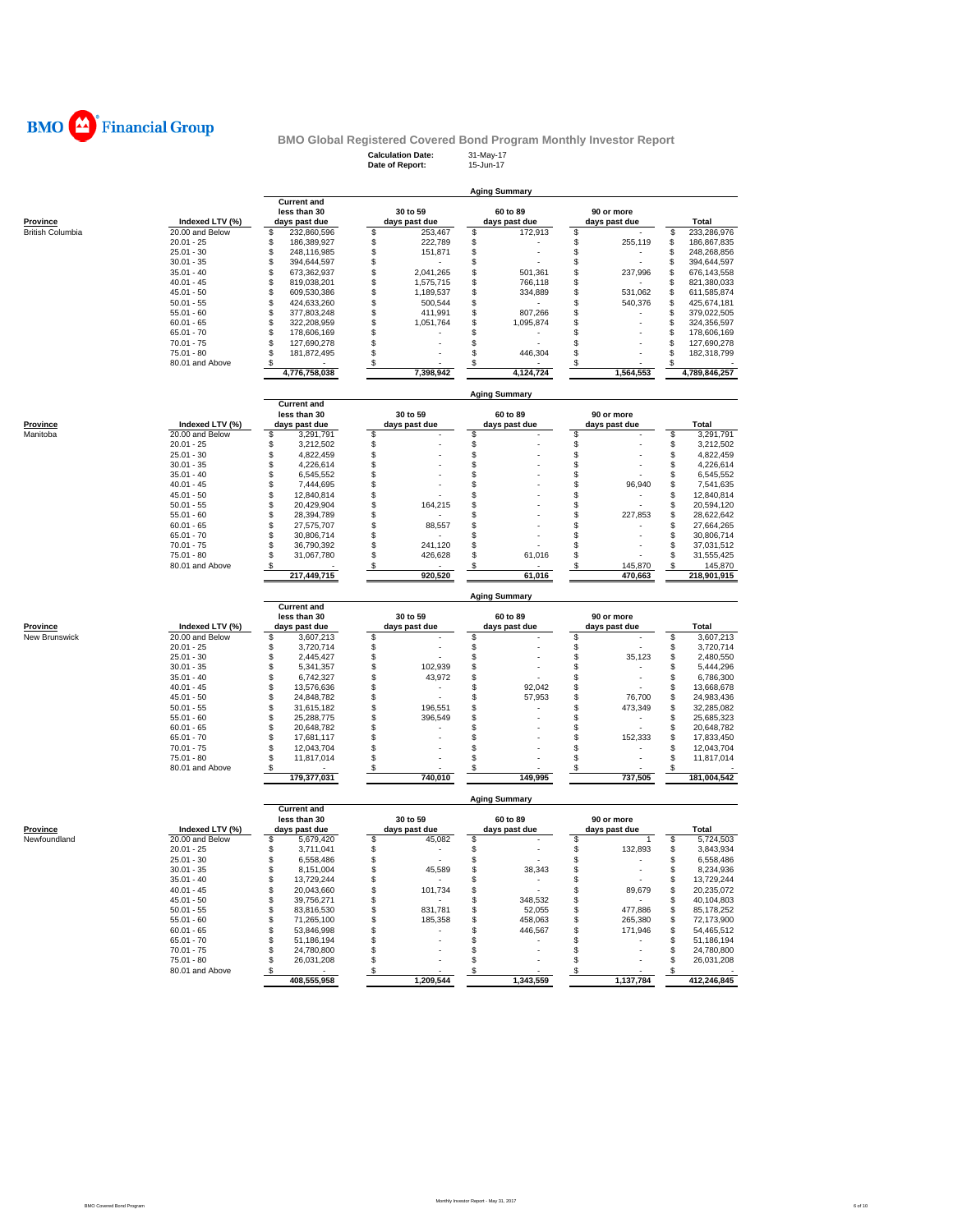

|                            |                                    |                                      | <b>Calculation Date:</b><br>Date of Report: | 31-May-17<br>15-Jun-17         |                             |                                            |
|----------------------------|------------------------------------|--------------------------------------|---------------------------------------------|--------------------------------|-----------------------------|--------------------------------------------|
|                            |                                    |                                      |                                             | <b>Aging Summary</b>           |                             |                                            |
|                            |                                    | <b>Current and</b>                   |                                             |                                |                             |                                            |
| <u>Province</u>            | Indexed LTV (%)                    | less than 30<br>days past due        | 30 to 59<br>days past due                   | 60 to 89<br>days past due      | 90 or more<br>days past due | Total                                      |
| Northwest Territories      | 20.00 and Below                    | \$                                   | \$                                          | \$                             | \$                          | \$                                         |
|                            | $20.01 - 25$                       | \$                                   | \$                                          | \$                             | \$                          | \$                                         |
|                            | $25.01 - 30$                       | \$                                   | \$                                          | \$                             | \$                          | \$                                         |
|                            | $30.01 - 35$                       | \$                                   | \$                                          | \$                             | \$                          | S                                          |
|                            | $35.01 - 40$                       | \$                                   | \$                                          | \$                             | \$                          | \$                                         |
|                            | $40.01 - 45$                       | \$<br>\$                             | \$<br>\$                                    | \$<br>\$                       | \$<br>\$                    | \$<br>\$                                   |
|                            | $45.01 - 50$<br>$50.01 - 55$       | \$                                   | S                                           | \$                             | \$                          | S                                          |
|                            | $55.01 - 60$                       | \$                                   | S                                           | \$                             | \$                          | S                                          |
|                            | $60.01 - 65$                       | \$                                   | S                                           | \$                             | \$                          |                                            |
|                            | $65.01 - 70$                       | S                                    | £.                                          | \$                             | \$                          | S                                          |
|                            | $70.01 - 75$                       | \$                                   | \$                                          | \$                             | \$                          | s                                          |
|                            | 75.01 - 80                         | \$                                   | \$                                          | \$                             | \$                          | s                                          |
|                            | 80.01 and Above                    | \$                                   | \$                                          | \$                             | \$                          | \$                                         |
|                            |                                    | \$<br>ä,                             | \$                                          | \$                             | \$<br>÷.                    | \$<br>$\mathbf{r}$                         |
|                            |                                    |                                      |                                             | <b>Aging Summary</b>           |                             |                                            |
|                            |                                    | <b>Current and</b>                   |                                             |                                |                             |                                            |
|                            |                                    | less than 30                         | 30 to 59                                    | 60 to 89                       | 90 or more                  |                                            |
| Province                   | Indexed LTV (%)                    | days past due                        | days past due                               | days past due                  | days past due               | Total                                      |
| Nova Scotia                | 20.00 and Below                    | \$<br>5,037,049                      | 28,791<br>\$                                | \$                             | \$                          | \$<br>5,065,839                            |
|                            | $20.01 - 25$                       | \$<br>6,964,728                      | \$                                          | \$                             | \$                          | \$<br>6,964,728                            |
|                            | $25.01 - 30$                       | \$<br>8,007,198                      | \$                                          | \$                             | \$                          | \$<br>8,007,198                            |
|                            | $30.01 - 35$                       | \$<br>9,496,294                      | \$                                          | \$                             | \$                          | \$<br>9,496,294                            |
|                            | $35.01 - 40$                       | \$<br>12,832,044                     | \$                                          | \$                             | \$                          | 12,832,044<br>\$                           |
|                            | $40.01 - 45$                       | \$<br>18,554,844                     | \$<br>43,551                                | \$<br>68,715                   | \$                          | 18,667,110<br>\$                           |
|                            | $45.01 - 50$                       | \$<br>26,438,882                     | \$<br>63,875                                | \$<br>410,972                  | \$<br>45,233                | \$<br>26,958,962                           |
|                            | $50.01 - 55$                       | \$<br>48,001,807                     | \$<br>128,834<br>\$                         | \$<br>192,782                  | 65,417<br>S<br>S            | \$<br>48,388,840                           |
|                            | $55.01 - 60$<br>$60.01 - 65$       | \$<br>56,216,779<br>\$<br>65,957,447 | 76,188<br>\$<br>218,189                     | \$<br>\$                       | 35,785<br>\$                | \$<br>56,328,752<br>\$<br>66,175,636       |
|                            | $65.01 - 70$                       | \$<br>77,102,936                     | \$<br>178,351                               | \$                             | \$                          | \$<br>77,281,287                           |
|                            | $70.01 - 75$                       | \$<br>96,955,226                     | \$<br>117,053                               | \$                             | \$                          | \$<br>97,072,279                           |
|                            | $75.01 - 80$                       | \$<br>69,172,390                     | \$<br>٠                                     | \$                             | \$                          | \$<br>69,172,390                           |
|                            | 80.01 and Above                    | \$                                   | \$                                          | S                              | \$                          | S                                          |
|                            |                                    | 500,737,623                          | 854,831                                     | 672,469                        | 146,435                     | 502,411,358                                |
|                            |                                    |                                      |                                             | <b>Aging Summary</b>           |                             |                                            |
|                            |                                    | <b>Current and</b>                   |                                             |                                |                             |                                            |
|                            |                                    | less than 30                         | 30 to 59                                    | 60 to 89                       | 90 or more                  |                                            |
| <b>Province</b><br>Nunavut | Indexed LTV (%)<br>20.00 and Below | days past due<br>\$                  | days past due<br>\$                         | days past due<br>\$            | days past due<br>\$         | <b>Total</b><br>\$                         |
|                            | $20.01 - 25$                       | \$                                   | \$                                          | \$                             | \$                          | \$                                         |
|                            | $25.01 - 30$                       | \$                                   | \$                                          | \$                             | \$                          | \$                                         |
|                            | $30.01 - 35$                       | \$                                   | \$                                          | \$                             | \$                          | S                                          |
|                            | $35.01 - 40$                       | \$                                   | S                                           | \$                             | \$                          | S                                          |
|                            | $40.01 - 45$                       | \$                                   | \$                                          | \$                             | S                           | S                                          |
|                            | $45.01 - 50$                       | \$                                   | S                                           | \$                             | \$                          | s                                          |
|                            | $50.01 - 55$                       | \$                                   | S                                           | \$                             | \$                          | s                                          |
|                            | $55.01 - 60$                       | \$                                   | S                                           | \$                             | \$                          |                                            |
|                            | $60.01 - 65$                       | \$                                   | S                                           | \$                             | \$                          | s                                          |
|                            | $65.01 - 70$<br>$70.01 - 75$       | \$<br>S                              | S<br>\$                                     | \$<br>\$                       | \$<br>\$                    | S<br>S                                     |
|                            | $75.01 - 80$                       | \$                                   | \$                                          | \$                             | \$                          | \$                                         |
|                            | 80.01 and Above                    | \$                                   | \$                                          | \$                             | \$                          | \$                                         |
|                            |                                    | \$                                   | \$                                          | \$                             | \$                          | \$<br>$\blacksquare$                       |
|                            |                                    |                                      |                                             |                                |                             |                                            |
|                            |                                    | <b>Current and</b>                   |                                             | <b>Aging Summary</b>           |                             |                                            |
|                            |                                    | less than 30                         | 30 to 59                                    | 60 to 89                       | 90 or more                  |                                            |
| Province                   | Indexed LTV (%)                    | days past due                        | days past due                               | days past due                  | days past due               | Total                                      |
| Ontario                    | 20.00 and Below                    | \$<br>333,365,819                    | \$<br>296,207                               | \$                             | \$<br>465,624               | \$<br>334,127,649                          |
|                            | $20.01 - 25$                       | \$<br>269,092,063                    | \$<br>59,664                                | \$                             | \$<br>155,240               | 269,306,967<br>\$                          |
|                            | $25.01 - 30$                       | 354,221,487<br>S                     | 273,860<br>S                                | \$                             | 136,272<br>S                | 354,631,619<br>S                           |
|                            | $30.01 - 35$                       | \$<br>519,983,726                    | \$<br>96,009                                | \$<br>290,834                  | \$<br>297,438               | \$<br>520,668,008                          |
|                            | $35.01 - 40$                       | \$<br>871,721,812                    | \$<br>1,779,667                             | \$<br>465,738                  | \$<br>$\sim$                | 873,967,217<br>\$<br>\$1,329,019,309       |
|                            | $40.01 - 45$                       | \$<br>1,324,070,884<br>1,474,839,611 | \$<br>1,384,869                             | \$<br>650,470                  | \$<br>2,913,086             |                                            |
|                            | $45.01 - 50$<br>$50.01 - 55$       | \$<br>\$<br>1,583,056,889            | 1,264,567<br>\$<br>\$<br>1,146,132          | \$<br>1,175,093<br>2,223,815   | \$<br>372,201<br>256,785    | 1,477,651,471<br>\$                        |
|                            | $55.01 - 60$                       | \$<br>1,266,569,348                  | 998,895<br>\$                               | \$<br>\$<br>1,182,598          | \$<br>\$<br>494,994         | 1,586,683,621<br>\$<br>\$<br>1,269,245,835 |
|                            | $60.01 - 65$                       | \$<br>1,147,637,094                  | 831,368<br>\$                               | \$<br>587,132                  | \$<br>179,635               | \$<br>1,149,235,229                        |
|                            | $65.01 - 70$                       | \$<br>779,349,488                    | \$<br>1,031,614                             | \$<br>$\sim$ $-$               | \$<br>$\sim$                | 780,381,103<br>\$                          |
|                            | $70.01 - 75$                       | \$<br>745,909,586                    | \$<br>615,580                               | \$<br>165,406                  | \$<br>٠                     | \$<br>746,690,572                          |
|                            | $75.01 - 80$                       | \$<br>429,008,880                    | \$<br>$\overline{\phantom{a}}$              | \$<br>$\overline{\phantom{a}}$ | \$                          | 429,008,880<br>\$                          |
|                            | 80.01 and Above                    | \$                                   | \$<br>÷,                                    | \$<br>٠                        | \$                          | \$                                         |
|                            |                                    | 11,098,826,688                       | 9,778,433                                   | 6,741,085                      | 5,271,275                   | 11,120,617,481                             |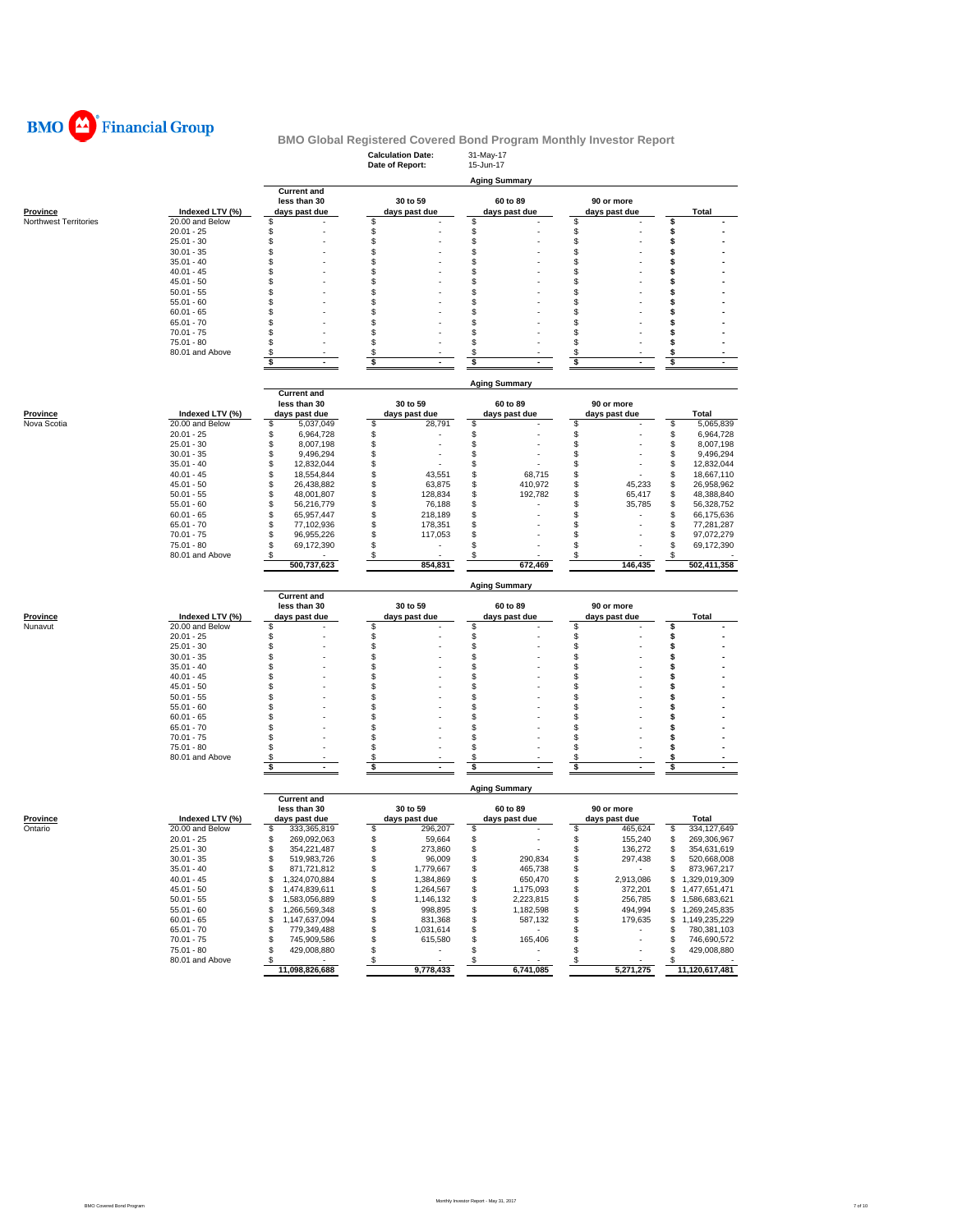

|                          |                              |                                        | <b>Calculation Date:</b>           | 31-May-17                        |                                  |                                        |
|--------------------------|------------------------------|----------------------------------------|------------------------------------|----------------------------------|----------------------------------|----------------------------------------|
|                          |                              |                                        | Date of Report:                    | 15-Jun-17                        |                                  |                                        |
|                          |                              | <b>Current and</b>                     |                                    | <b>Aging Summary</b>             |                                  |                                        |
|                          |                              | less than 30                           | 30 to 59                           | 60 to 89                         | 90 or more                       |                                        |
| Province                 | Indexed LTV (%)              | days past due                          | days past due                      | days past due                    | days past due                    | Total                                  |
| Prince Edward Island     | 20.00 and Below              | \$<br>1,446,265                        | \$                                 | \$                               | \$<br>$\overline{1}$             | \$<br>1,446,266                        |
|                          | $20.01 - 25$<br>$25.01 - 30$ | \$<br>967,402<br>\$<br>785,224         | \$<br>\$                           | \$<br>\$                         | \$<br>\$                         | \$<br>967,402<br>\$<br>785,224         |
|                          | $30.01 - 35$                 | \$<br>1,649,879                        | \$                                 | \$                               | \$                               | \$<br>1,649,879                        |
|                          | $35.01 - 40$                 | \$<br>3,727,511                        | \$                                 | \$                               | \$                               | \$<br>3,727,511                        |
|                          | $40.01 - 45$                 | \$<br>4,890,046                        | \$                                 | \$                               | \$                               | \$<br>4,890,046                        |
|                          | $45.01 - 50$                 | \$<br>6,844,556                        | \$<br>118,678                      | \$                               | \$                               | \$<br>6,963,234                        |
|                          | $50.01 - 55$                 | \$<br>10,911,086                       | \$<br>187,653                      | \$                               | \$<br>176,489                    | \$<br>11,275,228                       |
|                          | $55.01 - 60$<br>$60.01 - 65$ | \$<br>6,591,071<br>\$                  | \$<br>\$<br>263,177                | \$<br>116,456<br>\$              | \$<br>\$<br>123.009              | \$<br>6,707,527<br>\$                  |
|                          | $65.01 - 70$                 | 6,195,010<br>\$<br>10,625,514          | \$                                 | \$                               | \$                               | 6,581,196<br>\$<br>10,625,514          |
|                          | $70.01 - 75$                 | \$<br>7,474,240                        | \$                                 | \$                               | \$                               | \$<br>7,474,240                        |
|                          | $75.01 - 80$                 | \$<br>3,998,783                        | \$                                 | \$                               | \$                               | \$<br>3.998.783                        |
|                          | 80.01 and Above              | \$                                     | \$                                 | \$                               | \$                               | \$                                     |
|                          |                              | 66,106,588                             | 569,507                            | 116,456                          | 299,500                          | 67,092,050                             |
|                          |                              |                                        |                                    |                                  |                                  |                                        |
|                          |                              | <b>Current and</b>                     |                                    | <b>Aging Summary</b>             |                                  |                                        |
|                          |                              | less than 30                           | 30 to 59                           | 60 to 89                         | 90 or more                       |                                        |
| Province                 | Indexed LTV (%)              | days past due                          | days past due                      | days past due                    | days past due                    | Total                                  |
| Quebec                   | 20.00 and Below              | \$<br>47,141,617                       | \$<br>32,507                       | \$<br>83,403                     | \$<br>73,355                     | \$<br>47,330,882                       |
|                          | $20.01 - 25$                 | \$<br>37,678,142                       | \$<br>71,673                       | \$                               | \$<br>53,200                     | \$<br>37,803,016                       |
|                          | $25.01 - 30$                 | \$<br>49,837,900                       | \$<br>552,877                      | \$                               | \$<br>$\overline{\phantom{a}}$   | \$<br>50,390,777                       |
|                          | $30.01 - 35$<br>$35.01 - 40$ | \$<br>62,915,980<br>\$<br>83,533,481   | \$<br>257,047<br>\$                | \$<br>\$                         | \$<br>\$<br>65,612               | \$<br>63,173,027<br>\$<br>83,599,093   |
|                          | $40.01 - 45$                 | \$<br>113,750,983                      | \$<br>128,952                      | \$                               | \$                               | \$<br>113,879,934                      |
|                          | $45.01 - 50$                 | \$<br>165,009,146                      | \$<br>413,927                      | \$                               | \$<br>99,165                     | \$<br>165,522,238                      |
|                          | $50.01 - 55$                 | \$<br>281,659,802                      | \$<br>2,286,150                    | \$<br>548,589                    | \$<br>1,265,017                  | \$<br>285,759,558                      |
|                          | $55.01 - 60$                 | \$<br>351,132,768                      | \$<br>811,610                      | \$<br>1,332,667                  | \$<br>1,072,063                  | \$<br>354,349,109                      |
|                          | $60.01 - 65$                 | \$<br>375,272,340                      | \$<br>1,758,357                    | \$<br>953,039                    | \$<br>2,659,125                  | \$<br>380,642,861                      |
|                          | $65.01 - 70$<br>$70.01 - 75$ | \$<br>463,867,097<br>\$<br>585,034,241 | \$<br>1,434,494<br>\$<br>1,991,486 | \$<br>2,504,447<br>\$<br>360,485 | \$<br>354,858<br>\$<br>1,482,113 | \$<br>468,160,895<br>\$<br>588,868,326 |
|                          | 75.01 - 80                   | \$<br>414,235,073                      | \$<br>941,371                      | \$<br>265,125                    | \$<br>1,122,853                  | \$<br>416,564,422                      |
|                          | 80.01 and Above              | \$                                     | \$                                 | \$<br>205,351                    | \$                               | \$<br>205,351                          |
|                          |                              | 3,031,068,571                          | 10,680,451                         | 6,253,107                        | 8,247,362                        | 3,056,249,490                          |
|                          |                              |                                        |                                    |                                  |                                  |                                        |
|                          |                              | <b>Current and</b>                     |                                    | <b>Aging Summary</b>             |                                  |                                        |
|                          |                              | less than 30                           | 30 to 59                           | 60 to 89                         | 90 or more                       |                                        |
| Province                 | Indexed LTV (%)              | days past due                          | days past due                      | days past due                    | days past due                    | Total                                  |
| Saskatchewan             | 20.00 and Below              | \$<br>7,628,698                        | \$                                 | \$                               | \$                               | \$<br>7,628,698                        |
|                          | $20.01 - 25$                 | \$<br>6,929,662                        | \$                                 | \$                               | \$                               | \$<br>6,929,662                        |
|                          | $25.01 - 30$<br>$30.01 - 35$ | \$<br>8,560,952<br>\$<br>10,974,243    | \$<br>\$                           | \$<br>\$                         | \$<br>\$<br>117,932              | \$<br>8,560,952<br>\$<br>11,092,175    |
|                          | $35.01 - 40$                 | \$<br>16,209,112                       |                                    |                                  |                                  |                                        |
|                          |                              |                                        |                                    |                                  |                                  |                                        |
|                          | $40.01 - 45$                 | \$<br>34,287,902                       | \$<br>\$<br>203,246                | \$<br>\$                         | \$<br>137,258<br>\$<br>373,599   | \$<br>16,346,370<br>\$<br>34,864,746   |
|                          | $45.01 - 50$                 | \$<br>63,750,805                       | \$                                 | \$                               | \$<br>274,541                    | \$<br>64,025,346                       |
|                          | $50.01 - 55$                 | \$<br>74,209,862                       | \$                                 | \$                               | \$<br>220,046                    | \$<br>74,429,907                       |
|                          | $55.01 - 60$                 | \$<br>41,300,270                       | \$                                 | \$                               | \$<br>920,190                    | \$<br>42,220,460                       |
|                          | $60.01 - 65$                 | \$<br>48,120,081                       | \$                                 | \$                               | \$<br>1,550,085                  | \$<br>49,670,166                       |
|                          | $65.01 - 70$<br>$70.01 - 75$ | \$<br>34,404,473<br>\$                 | \$<br>\$                           | \$<br>67,268<br>\$               | \$<br>617,572<br>\$              | \$<br>35,089,314                       |
|                          | 75.01 - 80                   | 20,333,613<br>\$<br>17,497,938         | \$                                 | \$                               | \$                               | \$<br>20,333,613<br>\$<br>17,497,938   |
|                          | 80.01 and Above              | \$                                     | \$                                 | \$                               | \$                               | \$                                     |
|                          |                              | 384,207,610                            | 203,246                            | 67,268                           | 4,211,223                        | 388,689,347                            |
|                          |                              |                                        |                                    |                                  |                                  |                                        |
|                          |                              | <b>Current and</b>                     |                                    | <b>Aging Summary</b>             |                                  |                                        |
|                          |                              | less than 30                           | 30 to 59                           | 60 to 89                         | 90 or more                       |                                        |
| <b>Province</b>          | Indexed LTV (%)              | days past due                          | days past due                      | days past due                    | days past due                    | Total                                  |
| <b>Yukon Territories</b> | 20.00 and Below              | \$                                     | \$                                 | \$                               | \$                               | \$                                     |
|                          | $20.01 - 25$                 | \$                                     | \$                                 | \$                               | \$                               | \$                                     |
|                          | $25.01 - 30$                 |                                        | S                                  | \$                               |                                  | S                                      |
|                          | $30.01 - 35$<br>$35.01 - 40$ | S<br>\$                                | \$<br>\$                           | \$<br>\$                         | \$<br>\$                         | \$<br>\$                               |
|                          | $40.01 - 45$                 | \$                                     | \$                                 | \$                               | \$                               | \$                                     |
|                          | $45.01 - 50$                 | \$                                     | \$                                 | \$                               | \$                               | \$                                     |
|                          | $50.01 - 55$                 | \$                                     | \$                                 | \$                               | \$                               | \$                                     |
|                          | $55.01 - 60$                 | \$                                     | \$                                 | \$                               | \$                               | \$                                     |
|                          | $60.01 - 65$                 | S                                      | \$                                 | \$                               | \$                               | \$                                     |
|                          | $65.01 - 70$                 | S                                      | S                                  | \$                               | S                                | \$                                     |
|                          | $70.01 - 75$<br>$75.01 - 80$ | S                                      | \$<br>\$                           | \$<br>\$                         | \$<br>\$                         | \$<br>\$                               |
|                          | 80.01 and Above              |                                        | \$                                 | \$                               | \$                               | \$                                     |
|                          |                              | \$<br>$\blacksquare$                   | \$                                 | \$                               | \$                               | \$                                     |

<sup>(1)</sup> Value as determined by adjusting, not less than quarterly, the Original Market Value utilizing the Indexation Methodology (see Appendix for details) for subsequent price developments.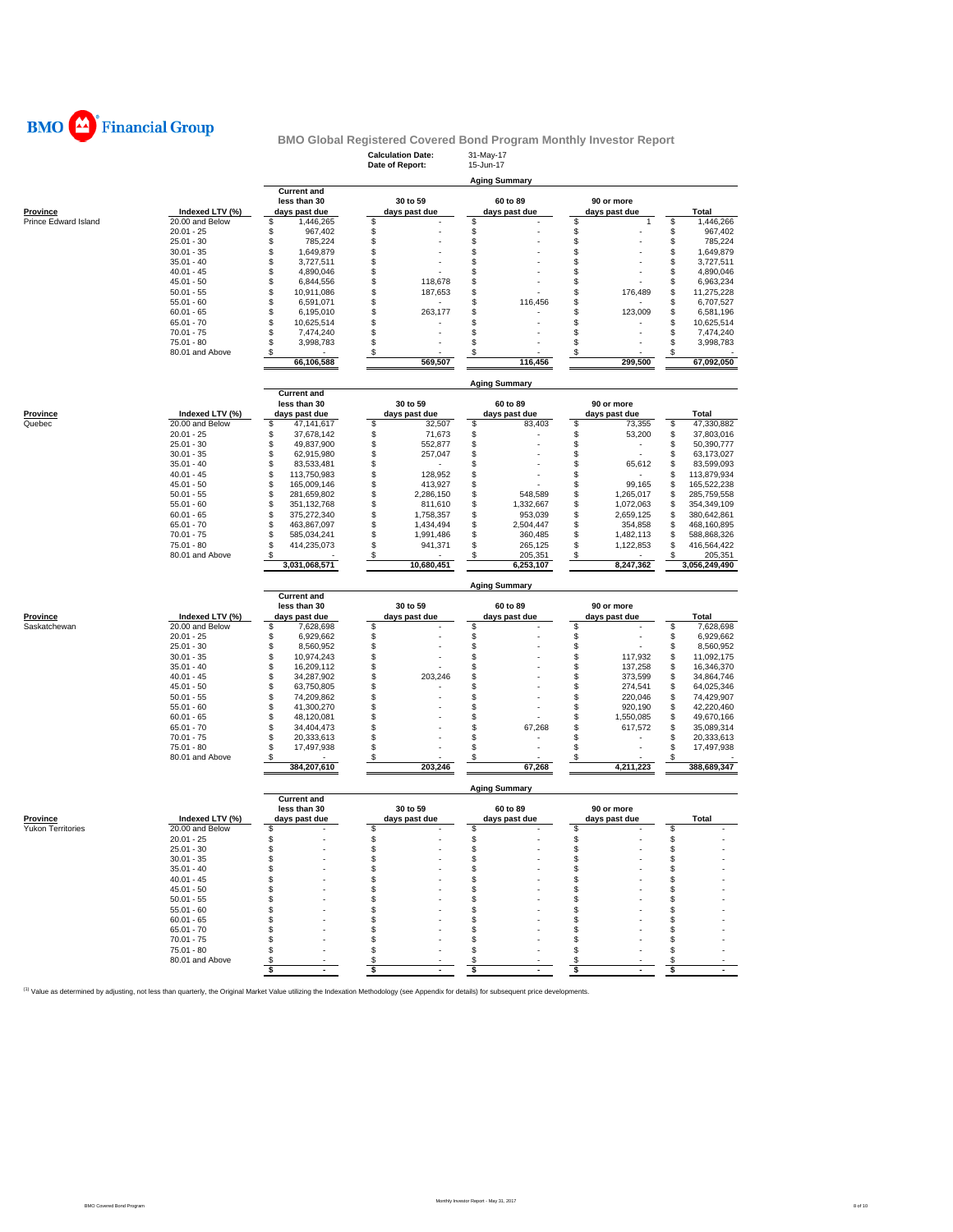

|                                                                      |                          |             | <b>Calculation Date:</b><br>Date of Report: | 31-May-17<br>15-Jun-17 |               |                 |               |                |
|----------------------------------------------------------------------|--------------------------|-------------|---------------------------------------------|------------------------|---------------|-----------------|---------------|----------------|
| Cover Pool - Current LTV Distribution by Credit Score <sup>(1)</sup> |                          |             |                                             |                        |               |                 |               |                |
|                                                                      |                          |             |                                             | <b>Credit Scores</b>   |               |                 |               |                |
| Indexed LTV (%)                                                      | <b>Score Unavailable</b> | <600        | $600 - 650$                                 | 651 - 700              | 701 - 750     | 751 - 800       | >800          | Total          |
| 20,00 and Below                                                      | 28,265,029               | 10,977,896  | 15,402,664                                  | 49.836.138             | 99,843,100    | 263,889,682     | 220,060,465   | 688,274,974    |
| $20.01 - 25$                                                         | 19,739,042               | 10,792,508  | 21.885.840                                  | 46,106,182             | 86,587,230    | 225,136,138     | 148,261,916   | 558,508,855    |
| $25.01 - 30$                                                         | 29,943,181               | 12,802,838  | 29,471,065                                  | 58,617,082             | 119,232,179   | 296,707,116     | 189,867,941   | 736,641,402    |
| $30.01 - 35$                                                         | 23,373,850               | 20,036,124  | 40,222,819                                  | 97,895,067             | 216,914,597   | 444,073,270     | 245,426,188   | 1,087,941,914  |
| $35.01 - 40$                                                         | 46.278.174               | 31,946,325  | 73.594.722                                  | 186,322,651            | 354,219,364   | 736,794,063     | 353.745.928   | 1,782,901,227  |
| $40.01 - 45$                                                         | 43,132,563               | 57,811,926  | 108,113,940                                 | 265,988,979            | 552,892,575   | 1,034,754,891   | 436,536,407   | 2,499,231,282  |
| $45.01 - 50$                                                         | 21,393,311               | 59.171.165  | 114.310.301                                 | 305,345,579            | 603,690,820   | \$1,071,376,721 | 415,808,808   | 2,591,096,705  |
| $50.01 - 55$                                                         | 23.679.624               | 75.066.999  | 138.192.022                                 | 340.427.797            | 691.353.452   | \$1.117.010.993 | 401.248.790   | 2,786,979,677  |
| $55.01 - 60$                                                         | 31,009,264               | 62,060,727  | 124,574,924                                 | 331,542,813            | 667,201,979   | 992,086,813     | 337,857,624   | 2,546,334,144  |
| $60.01 - 65$                                                         | 37,689,848               | 60,046,579  | 116.884.026                                 | 320.717.072            | 689,152,509   | 959,423,008     | 295,176,860   | 2,479,089,902  |
| $65.01 - 70$                                                         | 49,354,632               | 50.570.132  | 104.778.489                                 | 265.822.494            | 550.241.828   | 753.309.297     | 218,647,868   | 1.992.724.741  |
| $70.01 - 75$                                                         | 38,388,909               | 46,982,946  | 116,360,710                                 | 294,060,775            | 595,219,023   | 718,153,846     | 167,511,094   | 1,976,677,302  |
| 75.01 - 80                                                           | 6,538,442                | 26,261,752  | 73,946,224                                  | 237,757,885            | 506,129,552   | 674,977,982     | 164,824,498   | 1,690,436,336  |
| 80.01 and Above                                                      |                          | 166,088     |                                             | 145,870                | 205,351       |                 |               | 517,309        |
|                                                                      | 398,785,869              | 524,694,006 | 1.077.737.747                               | 2,800,586,383          | 5.732.883.559 | \$9.287.693.820 | 3,594,974,388 | 23,417,355,772 |

(1) Value as determined by adjusting, not less than quarterly, the Original Market Value utilizing the Indexation Methodology (see Appendix for details) for subsequent price developments.